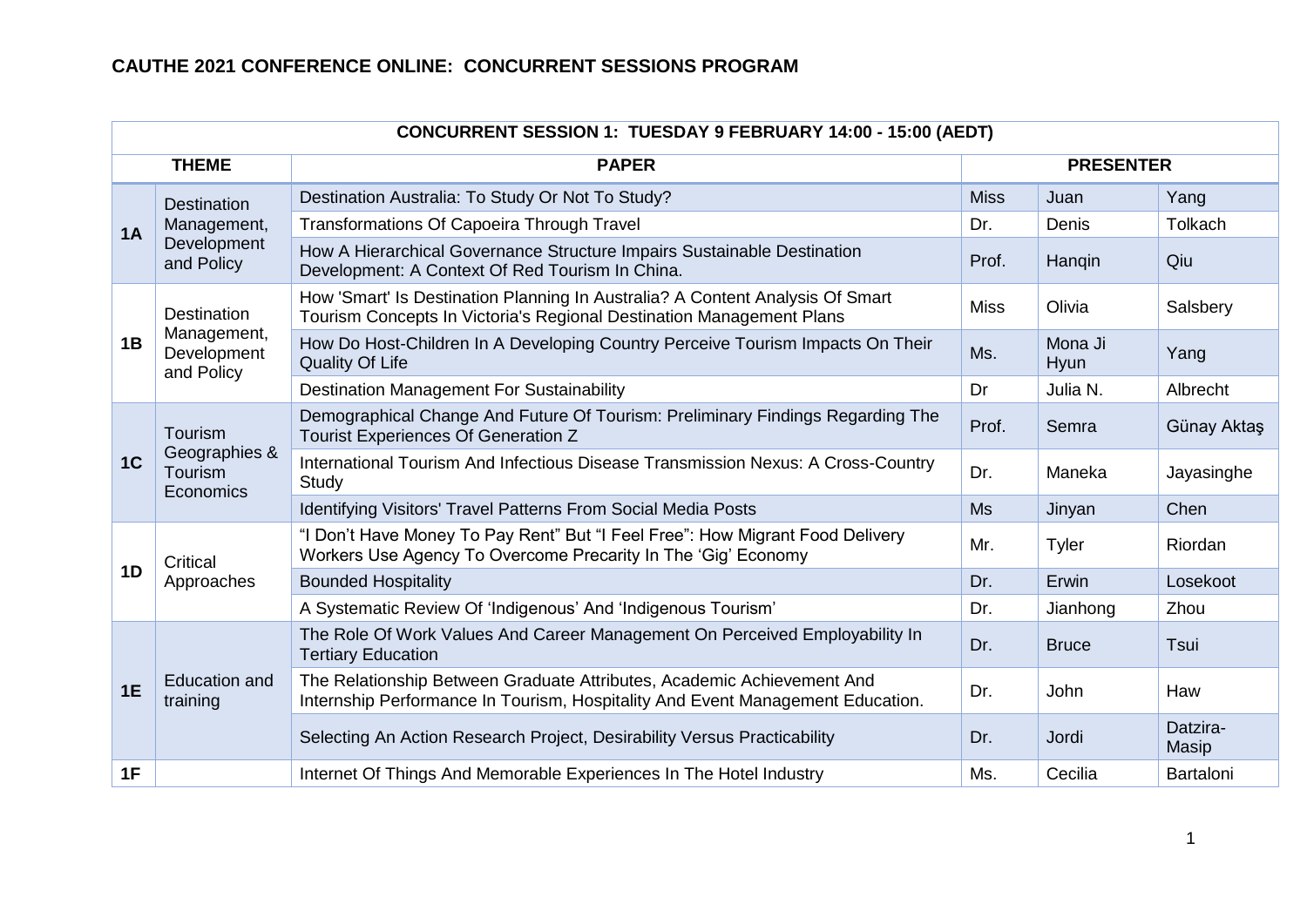| <b>CONCURRENT SESSION 1: TUESDAY 9 FEBRUARY 14:00 - 15:00 (AEDT)</b> |                                            |                                                                                                                                       |                  |             |               |  |  |
|----------------------------------------------------------------------|--------------------------------------------|---------------------------------------------------------------------------------------------------------------------------------------|------------------|-------------|---------------|--|--|
|                                                                      | <b>THEME</b>                               | <b>PAPER</b>                                                                                                                          | <b>PRESENTER</b> |             |               |  |  |
|                                                                      | Information &                              | Australian Tourism Operators: What Are They Up To On Social Media?                                                                    | Dr.              | Elena       | Konovalov     |  |  |
|                                                                      | Communication<br>Technologies              | Promoting Tourist Dispersal Through Gamification: Using A Gamified App To Track<br>And Motivate Tourist Movement.                     | Ms.              | Martha      | Wells         |  |  |
|                                                                      | Tourism                                    | Towards A Holistic Servicescape: Physical, Social, And E-Servicescape On Consumer<br>Behavioral Intention In Ethnic Restaurants.      | Dr.              | Nadia Hanin | <b>Nazlan</b> |  |  |
| 1G                                                                   | Marketing/<br>Consumer<br><b>Behaviour</b> | Chinese Family Dynamics Within RV Drive Tourism In Western Country: A<br><b>Conceptualization Of Cultural Difference</b>              | Miss.            | <b>YE</b>   | Dong          |  |  |
|                                                                      |                                            | Linking Tourist Motivation, Experience, And Altruism To Responsible Tourism<br>Awareness                                              | Mrs.             | Heri        | Setiyorini    |  |  |
| 1H                                                                   | Events,<br>Festivals and<br><b>MICE</b>    | A Conceptualisation Of Creating Memorable Experiences Of Cultural Major Event In<br>Thailand                                          | Dr.              | Supawat     | Meeprom       |  |  |
|                                                                      |                                            | Implementation Of Green Event Strategies: Knowledge Transfer In Temporary<br>Organisations                                            | <b>Miss</b>      | Xiangru     | QIN           |  |  |
|                                                                      |                                            | How Dare You Cancel Pride?!: Lessons From The Cancellation Of The Wagga Wagga<br>Mardi Gras                                           | Dr.              | Clifford    | Lewis         |  |  |
|                                                                      |                                            | Contrasting Appreciation Of The Tasmanian Wilderness: Mediating The Chinese<br>Visitor Experience From A Cultural Complexity Approach | Dr.              | Yue         | Ma            |  |  |
| 11                                                                   | Experiences                                | COVID-19 - Mass Gathering Events And Attendee Safety Protocol For Turbulent<br><b>Times</b>                                           | Prof.            | Alison      | Hutton        |  |  |
|                                                                      |                                            | Beautiful Ugliness & Ugly Beauty: Developing A Typology Aesthetic Experiences In<br>Tourism                                           | Ms.              | Hakimeh     | <b>Nasiri</b> |  |  |
|                                                                      |                                            | Post-Pandemic Revisit Intention To Japan: How Trust In Risk Regulation Navigates<br><b>Travel Constraints Of Chinese Tourists</b>     | Mr.              | Tao         | Sun           |  |  |
| 1J                                                                   | Risk, Crisis and<br>Recovery               | Crisis Induced Marketing-Mix Innovation: The Case Of The Foodservice Industry                                                         | <b>Miss</b>      | Zhiyu       | Xia           |  |  |
|                                                                      |                                            | Still The Festival State? Future Intentions Of South Australians To Engage In Events<br>Amidst COVID-19 Restriction Easing            | Dr.              | Eliza       | Kitchen       |  |  |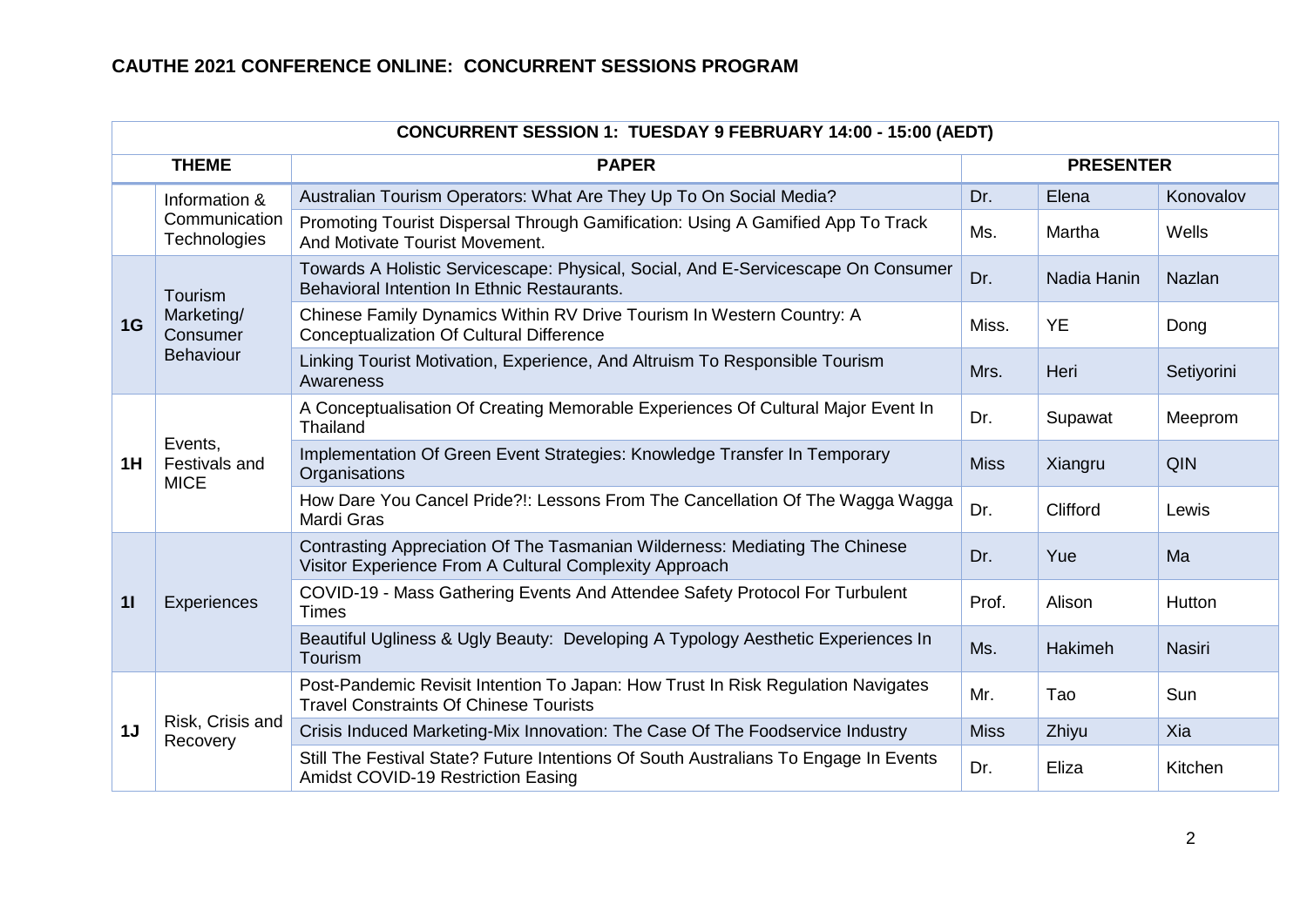| CONCURRENT SESSION 2: TUESDAY 9 FEBRUARY 15:00 - 16:00 (AEDT) |                                  |                                                                                                                                                                                   |                  |                           |                             |  |  |
|---------------------------------------------------------------|----------------------------------|-----------------------------------------------------------------------------------------------------------------------------------------------------------------------------------|------------------|---------------------------|-----------------------------|--|--|
|                                                               | <b>THEME</b>                     | <b>PAPER</b>                                                                                                                                                                      | <b>PRESENTER</b> |                           |                             |  |  |
|                                                               | Destination                      | Surviving Multiple Shocks: Vulnerabilities And Resilience Of Tourism SMEs In<br>Victoria, Australia                                                                               | Dr.              | Ancy                      | Gamage                      |  |  |
| 2A                                                            | Management,<br>Development       | Challenges Associated With International Travel Bubbles/Corridors During The<br>COVID-19 Pandemic Crisis Of 2020                                                                  | Dr               | David                     | <b>Beirman</b>              |  |  |
|                                                               | and Policy                       | Attracting Tourists To Iceland: A Comparative Analysis Of Two Source Markets -<br>China And USA                                                                                   | Mr.              | Hongbo                    | Zhang                       |  |  |
|                                                               | <b>Destination</b>               | The Importance Of Multi-Level Connections For Tourism Destination Resilience                                                                                                      | Dr.              | Gabrielle                 | Lindsay-smith               |  |  |
| 2B                                                            | Management,                      | Transformative Roles In A Tourism Living System                                                                                                                                   | Ms.              | Loretta                   | <b>Bellato</b>              |  |  |
|                                                               | Development<br>and Policy        | Future Of Sport Tourism Functional Collaboration: A Relational View                                                                                                               | Mr.              | Md Ruhul<br>Amin          | Mollah                      |  |  |
|                                                               | <b>Tourism</b>                   | An Analysis On The Roles Of Religious Guides - Japanese Shugendō As Case<br>Study                                                                                                 | Dr.              | Ricardo<br><b>Nicolas</b> | Progano                     |  |  |
| 2C                                                            | Geographies &                    | The Tourist Wall: The Case Of China Visitors In Malaysia                                                                                                                          | Mr.              | Fei                       | Long                        |  |  |
|                                                               | Tourism<br>Economics             | Visualisation Of Major Markets' Contributions To The Economic Recovery Of<br>Tourism After The COVID-19 Pandemic: Mapping Tourism Expenditure Between<br>2009-2019 In New Zealand | Mr.              | Xiaobin                   | Hua                         |  |  |
| 2D                                                            | Case Study<br>Presentation and   | Sustainable Tourism And Public Opinion: Examining The Language Surrounding<br>The Closure Of Uluru To Climbers                                                                    | <b>Ms</b>        | <b>Bridget</b>            | Tombelson                   |  |  |
|                                                               | Workshop                         | A Day In The Life Of Guest Experience Stagers: The Saffire Freycinet Experience                                                                                                   | Ms               | Anita                     | Manfreda                    |  |  |
|                                                               |                                  | Rebuilding Student Confidence In Tourism, Hospitality And Events Post-COVID-19                                                                                                    | Assoc<br>Prof.   | Leonie                    | Lockstone-<br><b>Binney</b> |  |  |
| 2E                                                            | <b>Education and</b><br>Training | Thriving In Uncertain Worlds: The Mediating Role Of Psychological Safety In<br>Hospitality And Tourism Students' Online Learning Outcomes                                         | Dr.              | Marcela                   | Fang                        |  |  |
|                                                               |                                  | Towards A 5D Model Of Learning And Teaching In Tourism And Hospitality<br>Education.                                                                                              | Dr.              | Ioannis S.                | Pantelidis                  |  |  |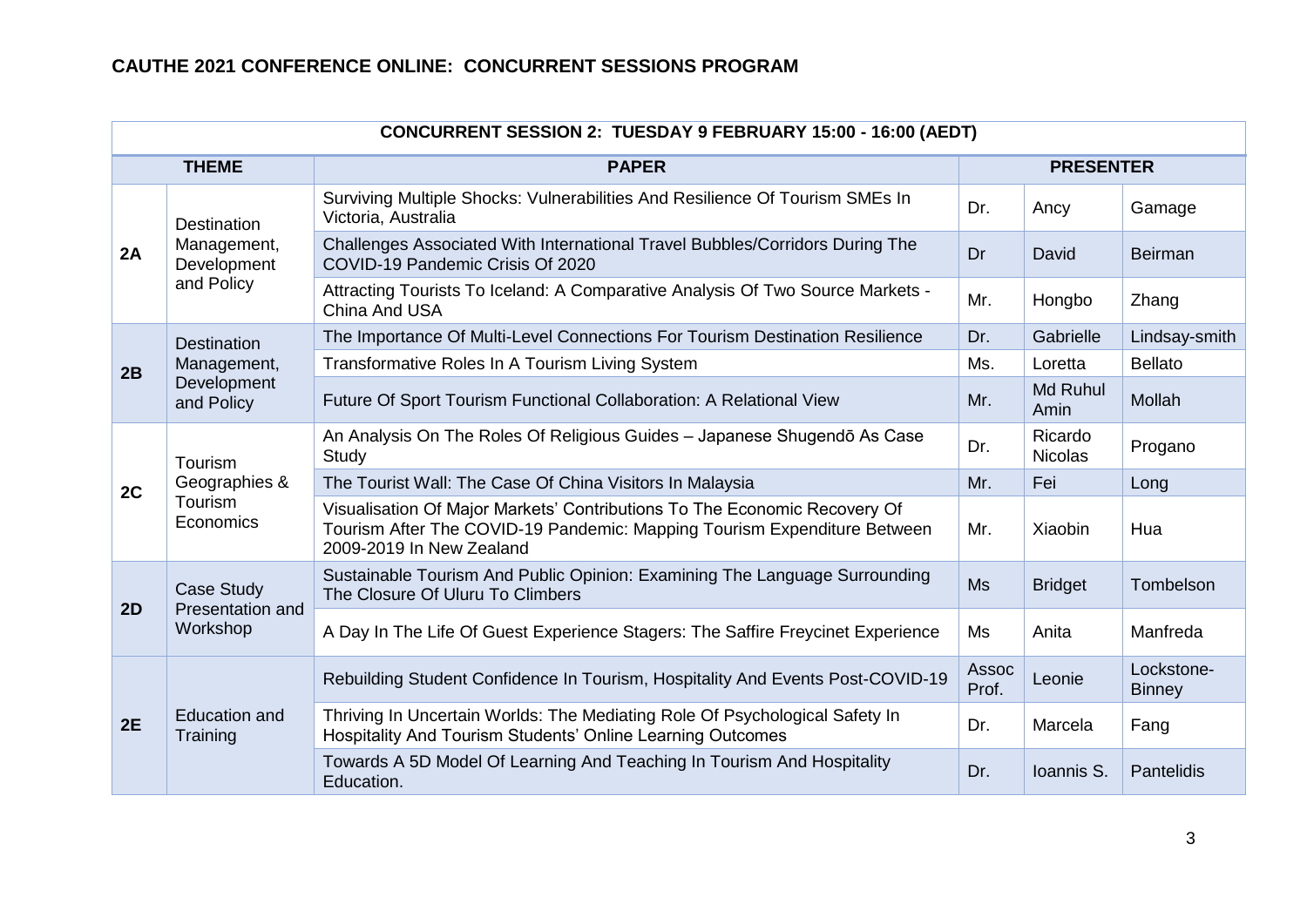|    |                                            | Restoring The Old Or Building The New Directions In Tourism Family Business                                                               | Dr.   | Martina                | Harc            |
|----|--------------------------------------------|-------------------------------------------------------------------------------------------------------------------------------------------|-------|------------------------|-----------------|
| 2F | Entrepreneurship<br>and Innovation         | The Interactions Of Lifestyles And Entrepreneurship - New Horizons For Tourism<br><b>Destinations</b>                                     | Mr.   | Hannes                 | <b>Thees</b>    |
|    |                                            | Digital Business Ecosystems And Knowledge Transfer - The Destination Berlin                                                               | Mr.   | <b>Hannes</b>          | <b>Thees</b>    |
|    | Tourism                                    | Emotional Contagion In Group Tourism Experiences: Preliminary Findings Of Item<br>Generation                                              | Ms.   | Van Thi<br><b>Bich</b> | Luu             |
| 2G | Marketing/<br>Consumer<br><b>Behaviour</b> | Predicting Frequent Flyer Programs Choice: An Application Of Multinomial Logit<br>Model                                                   | Ms.   | Olivia                 | Su              |
|    |                                            | Destination Branding: Public Management Perspective For Co-Created<br>Development                                                         | Ms.   | Alberte                | Toettenborg     |
|    | Events, Festivals<br>and MICE              | Exploring Human Transformation In Festival Experiences: The Case Of Burning<br>Man                                                        | Dr.   | Barbara                | <b>Neuhofer</b> |
| 2H |                                            | Reset And Refocus: The Changing Landscape Of Events                                                                                       | Dr.   | <b>Effie</b>           | Steriopoulos    |
|    |                                            | Queen Bees, Stereotypes, Leadership, And Gender Dichotomy. Will The Post-<br>Pandemic Festival Environment Be Ready For A Transformation? | Ms    | <b>Benedetta</b>       | Piccio          |
|    |                                            | The Role Of Luxury Hospitality Employees                                                                                                  | Dr.   | Tracy                  | Harkison        |
| 21 | Experiences                                | Slow And Spatial: The Oznomadic Lifestyle                                                                                                 | Dr    | Simone                 | Grabowski       |
|    |                                            | The Role Of Visitor's Resilience In Understanding Tourism Resilience: A<br><b>Conceptual Framework</b>                                    | Ms.   | Dwi                    | Sugiharti       |
|    |                                            | Assessing The Vulnerability Of Tourism In Caribbean Small Islands - A Review Of<br>COVID-19 Impacts On Antigua And Barbuda                | Dr.   | <b>Therez</b>          | Walker          |
| 2J | Risk, Crisis and<br>Recovery               | The Role That Vaccines May Play In Reigniting Global Tourism                                                                              | Prof. | <b>Bruce</b>           | Prideaux        |
|    |                                            | Small-Scale Restaurants Resilience In The Time Of Coronavirus Disease (COVID-<br>19) Pandemic                                             | Dr.   | Hafez                  | Mansour         |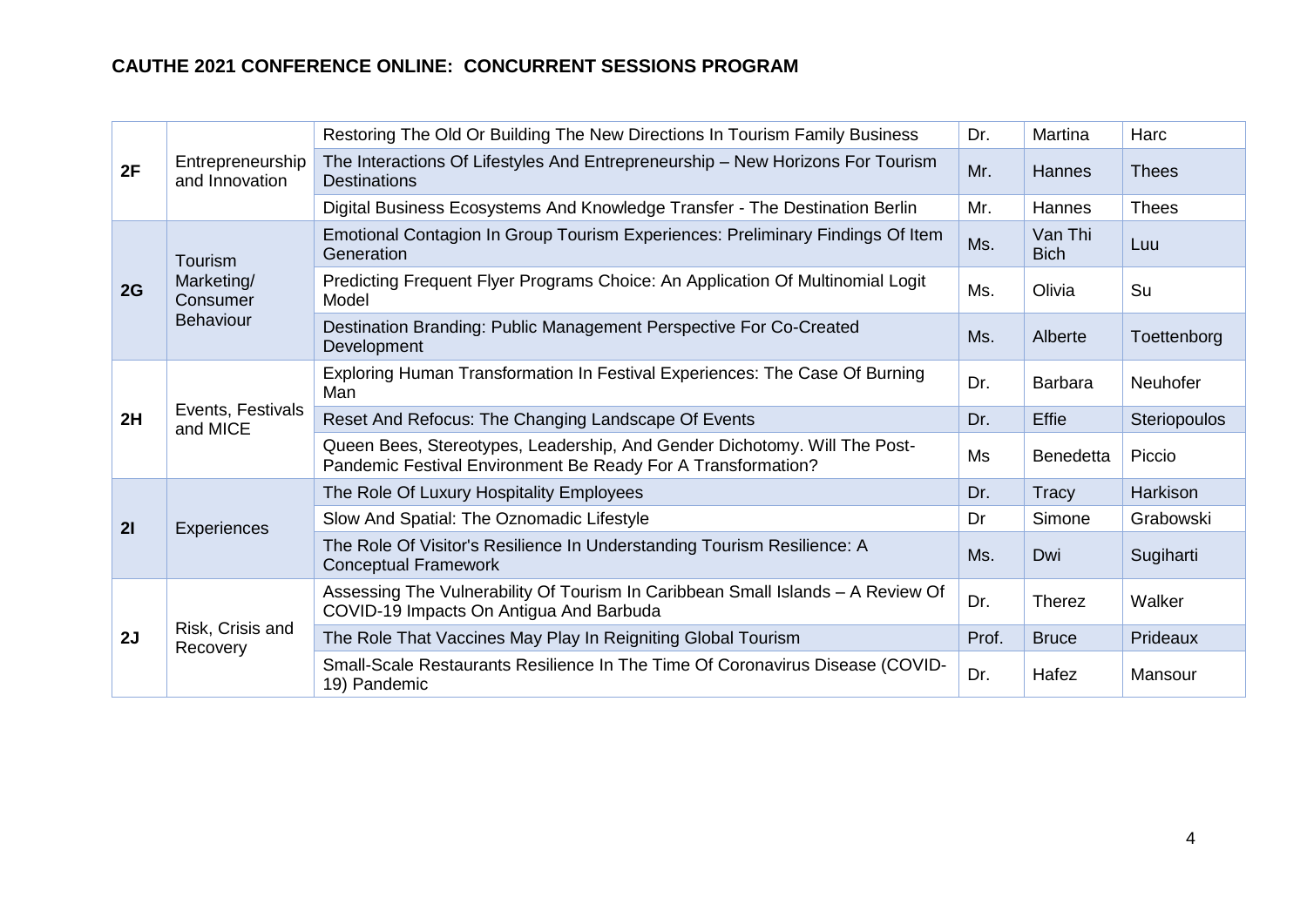|    | CONCURRENT SESSION 3: WEDNESDAY 10 FEBRUARY 14:00 - 15:00 (AEDT) |                                                                                                                                                                                           |                  |                    |                |  |  |  |
|----|------------------------------------------------------------------|-------------------------------------------------------------------------------------------------------------------------------------------------------------------------------------------|------------------|--------------------|----------------|--|--|--|
|    | <b>THEME</b>                                                     | <b>PAPER</b>                                                                                                                                                                              | <b>PRESENTER</b> |                    |                |  |  |  |
|    | <b>Destination</b>                                               | Network Coopetition For Sustainable Tourism Development                                                                                                                                   | Mrs.             | Thi Quynh<br>Trang | Nguyen         |  |  |  |
| 3A | Management,<br>Development and                                   | Community-Related Factors Influencing 'Investment-Readiness' Of Local<br>Government Areas In Regional Australia                                                                           | Dr.              | Alexandra          | Law            |  |  |  |
|    | Policy                                                           | Construct International Traditional Chinese Medical Tourism Destination In Post<br>COVID-19 Era: A Case Study Of Beijing-Tianjin-Hebei Region                                             | Dr.              | Tao                | Xue            |  |  |  |
| 3B | <b>Destination</b>                                               | Tourism As A Vehicle Of Reconciliation In 'Post-Conflict' Bangladesh: Indigenous<br>Community Perspectives On Tourism Development In The Chittagong Hill Tracts                           | Dr.              | Gareth             | <b>Butler</b>  |  |  |  |
|    | Management,<br>Development and<br>Policy                         | The Determinants Of Tourism In Central Asia: A Gravity Model Applied Approach                                                                                                             | Mr.              | Khusen             | Ibragimov      |  |  |  |
|    |                                                                  | A Realist Approach To Assessing Pro-Poor Benefits From Tourism In The Solomon<br>Islands                                                                                                  | Mrs.             | Sarah Jane         | Warne          |  |  |  |
|    | Tourism                                                          | The Double-Edged Sword Of Wine Tourism: The Economic And Environmental<br>Impacts Of Wine Tourism In Australia                                                                            | Dr.              | Ya-yen             | Sun            |  |  |  |
| 3C | Geographies &                                                    | Main Models Of International Medical Tourism                                                                                                                                              | <b>Miss</b>      | Anush              | Minasyan       |  |  |  |
|    | Tourism<br>Economics                                             | The Effect Of COVID-19 Risk Perception On Tourists' Travel Intention To A Mega-<br>Sport Event Host Country: The 2020 Tokyo Olympic Games And The Tourists From<br>A Neighbouring Country | Ms.              | Sung In            | Choi           |  |  |  |
|    |                                                                  | Lifestyle-Oriented And Business-Oriented Motivations For Agritourism Businesses:<br>A Fimix-Pls Analysis                                                                                  | Dr.              | Fabio              | Cassia         |  |  |  |
| 3D | Entrepreneurship<br>and Innovation                               | Innovation In Community-Model Destinations After COVID-19: First Empirical<br>Insights                                                                                                    | Ms.              | Sarah              | Eichelberger   |  |  |  |
|    |                                                                  | Giving Voices To The Professional Tour Guides: Perspectives Of Their Social<br>Identity.                                                                                                  | Ms               | <b>Birgitta</b>    | March          |  |  |  |
| 3E | <b>Education and</b><br>Training                                 | Employability 2021: Career Perceptions Of Graduating Hospitality Management<br><b>Students Amid The COVID-19 Crisis</b>                                                                   | <b>Miss</b>      | Rachel             | <b>Perkins</b> |  |  |  |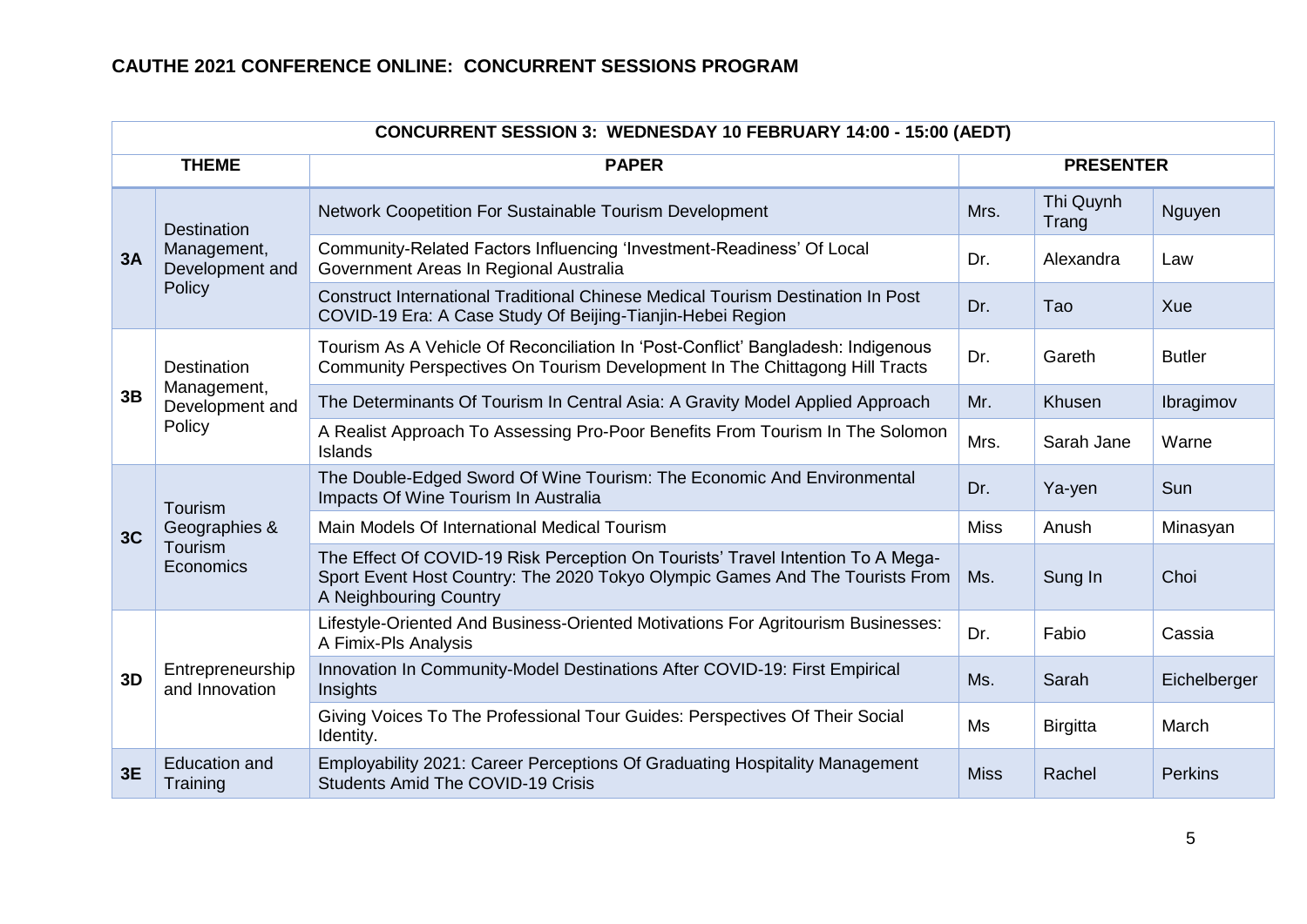| <b>CONCURRENT SESSION 3: WEDNESDAY 10 FEBRUARY 14:00 - 15:00 (AEDT)</b> |                                                       |                                                                                                                                                                       |                |                  |             |  |  |
|-------------------------------------------------------------------------|-------------------------------------------------------|-----------------------------------------------------------------------------------------------------------------------------------------------------------------------|----------------|------------------|-------------|--|--|
|                                                                         | <b>THEME</b>                                          | <b>PAPER</b>                                                                                                                                                          |                | <b>PRESENTER</b> |             |  |  |
|                                                                         |                                                       | Hospitality Through The Screen - Investigating Online Teaching Experiences Of<br><b>Hospitality Educators</b>                                                         | Ms.            | Anita            | Manfreda    |  |  |
|                                                                         |                                                       | Thinking Outside The [Escape] Box: Using Game-Based Learning To Test And<br>Reinforce Students' Learning                                                              | Miss.          | Isabella         | Ye          |  |  |
|                                                                         |                                                       | Examining Host-Tourist Relationships In Research-Related Tourism                                                                                                      | Mr.            | Alexander        | Trupp       |  |  |
| 3F                                                                      | <b>Special Interest</b><br>Tourism                    | Queensland's First Nations Tourism Plan: Setting A Framework For A Sustainable<br><b>First Nations Tourism Sector</b>                                                 | Prof.          | Lisa             | Ruhanen     |  |  |
|                                                                         |                                                       | Healthcare Education Tourism: An Exploratory Study Of Student And Graduate<br>Occupational Therapists In New Zealand                                                  | Dr.            | Émilie           | Crossley    |  |  |
| 3G                                                                      | Tourism<br>Marketing/<br>Consumer<br><b>Behaviour</b> | Segmentation By Motivation On Dark Immersive Theatre Experiences                                                                                                      | Mr.            | Miguel           | <b>Belo</b> |  |  |
|                                                                         |                                                       | Creating Tourism Marketing Strategies Through GIS: A Roadmap From Conceptual<br>Framework To Implementation                                                           | Mrs.           | Sema             | Ekincek     |  |  |
|                                                                         |                                                       | I Like Your Travel Vlog: Delineating Viewers' Consumption And Production                                                                                              | Mr.            | Ding             | Xu          |  |  |
|                                                                         |                                                       | Social Licence And Tourism Spatialities                                                                                                                               | Prof.          | Joseph           | Cheer       |  |  |
|                                                                         |                                                       | Between A Rock And A Hard Place: Tourism And Contested Sites                                                                                                          | Assoc<br>Prof. | Tamara           | Young       |  |  |
| 3H                                                                      | Ethics, Justice<br>and Sustainability                 | Environmentally Extended Input-Output Analysis - A Simple, User-Friendly<br>Approach For Tourism Managers To Assess The Carbon Emissions Of Their<br><b>Suppliers</b> | Mrs.           | Csilla           | Demeter     |  |  |
| 3 <sub>l</sub>                                                          | Service<br>Operations                                 | Exploring The Effect Of Atmospherics On Place Attachment In A Theme Restaurant<br><b>Using PLS Path Modelling</b>                                                     | Dr.            | Samaneh          | Soleimani   |  |  |
|                                                                         | Management                                            | The Service Model Of Futuristic Restaurants                                                                                                                           | <b>Miss</b>    | Jingwen          | Huang       |  |  |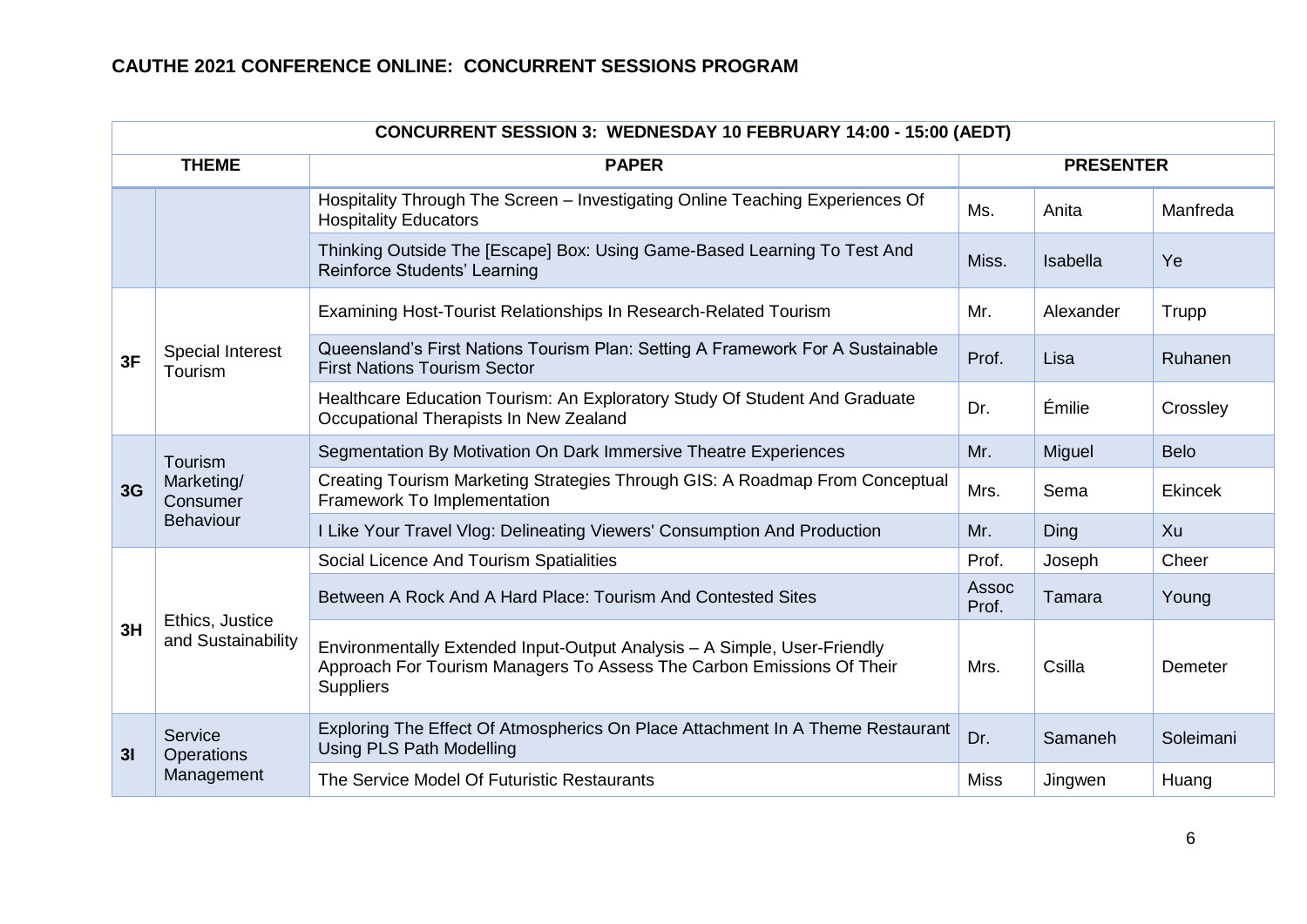|              | <b>CONCURRENT SESSION 3: WEDNESDAY 10 FEBRUARY 14:00 - 15:00 (AEDT)</b> |                                                                                                                  |                  |         |                |  |  |  |  |
|--------------|-------------------------------------------------------------------------|------------------------------------------------------------------------------------------------------------------|------------------|---------|----------------|--|--|--|--|
| <b>THEME</b> |                                                                         | <b>PAPER</b>                                                                                                     | <b>PRESENTER</b> |         |                |  |  |  |  |
|              |                                                                         | Lessons Learned: Applying Constructivist Grounded Theory To Explore Robotic<br><b>Customer Service In Hotels</b> | Mr.              | Stephen | Rodwell        |  |  |  |  |
|              | Risk, Crisis and<br>Recovery                                            | Developing Disaster Resilience From A Processual Dynamic View                                                    | Ms.              | Yawei   | Jiang          |  |  |  |  |
| 3J           |                                                                         | COVID-19 Impacts On Recreational Tourism In EU Countries                                                         | Prof.            | Kerstin | <b>Bremser</b> |  |  |  |  |
|              |                                                                         | The Influence Of Self-Positivity Bias On Tourists' Risk-Perceptions And Risk-<br><b>Reduction Strategies</b>     | Dr.              | Hafidh  | Al Riyami      |  |  |  |  |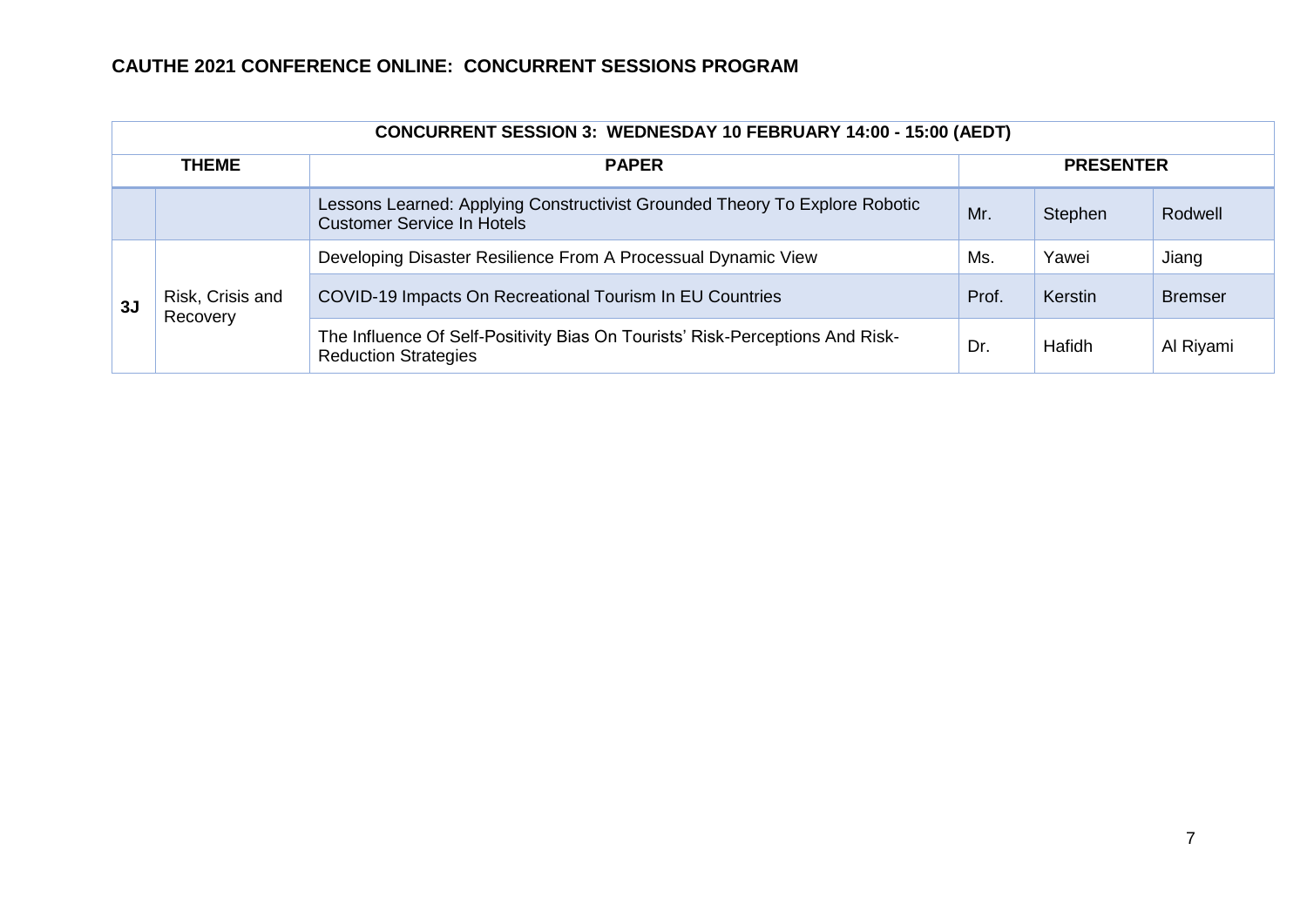| ePOSTER SESSION WEDNESDAY 10 FEBRUARY 15:00 -16:00 (AEDT)                                                                                                             |                |                  |                       |                                                                    |  |  |  |
|-----------------------------------------------------------------------------------------------------------------------------------------------------------------------|----------------|------------------|-----------------------|--------------------------------------------------------------------|--|--|--|
| <b>PAPER</b>                                                                                                                                                          |                | <b>PRESENTER</b> | <b>THEME</b>          |                                                                    |  |  |  |
| Domestic Tourism Development And Regional Settlement Regeneration                                                                                                     | Prof.          | Harvey           | <b>Perkins</b>        | Tourism Geographies &<br><b>Tourism Economics</b>                  |  |  |  |
| Regional Small-Town Experiences Of Accommodation-Sharing: Disruptive,<br>Rational, Or Anodyne?                                                                        | Assoc<br>Prof. | Malcolm          | Campbell              | Tourism Geographies &<br><b>Tourism Economics</b>                  |  |  |  |
| Frontline Professionals' Knowledge And Awareness Of Biosecurity Risks In<br>Nature-Based Tourism And Outdoor Recreation                                               | Dr.            | <b>Mike</b>      | Mackay                | <b>Special Interest Tourism</b>                                    |  |  |  |
| Danish Destination Management Organisations' Response To COVID-19:<br>An Overview                                                                                     | Mrs.           | Maria            | Larsen-<br>Zarchenova | <b>Destination</b><br>Management,<br>Development And Policy        |  |  |  |
| Research On The Influence Of Cognition Of China's Covid-19 Prevention<br>Performance Of International Students In China On VFR's Willingness To<br><b>Visit China</b> | <b>Miss</b>    | Xiaolei          | Liu                   | <b>Destination</b><br>Management,<br><b>Development And Policy</b> |  |  |  |
| An Informal Conversation With Three Hospitality Postgraduate Students                                                                                                 | Mr             | Stephen          | Mears                 | <b>Critical Approaches</b>                                         |  |  |  |
| The Relationship Between Internal Communication And Team Performance<br>In Event Management At Australian Hotels                                                      | Mrs.           | Irina            | Pavlyuk               | Events, Festivals And<br><b>MICE</b>                               |  |  |  |
| Design Thinking & Subject Review - Reflection On The Applications Of<br>Design Thinking In Hospitality Education                                                      | Mr.            | Antoine          | <b>Bisson</b>         | <b>Education And Training</b>                                      |  |  |  |
| What Can Employees Earn From Ocb Engagement—The Impact Of OCB<br>On Employee QWL                                                                                      | <b>Miss</b>    | Danni            | Wang                  | <b>Human Resource</b><br>Management                                |  |  |  |
| Ai-Enabled Data Innovation And Value Creation In Customer-Centric Firm<br>Communities                                                                                 | Ms.            | Daisy K.         | Li                    | <b>Entrepreneurship And</b><br>Innovation                          |  |  |  |
| Advancing Tourism Research On Eco-Guilt                                                                                                                               | Dr.            | Émilie           | Crossley              | <b>Critical Approaches</b>                                         |  |  |  |
| If COVID-19 Doesn't Kill You, Uber Eats Will: Hospitality Entrepreneurs'<br>Views On Food Aggregators.                                                                | Dr.            | Erwin            | Losekoot              | Tourism Marketing/<br><b>Consumer Behaviour</b>                    |  |  |  |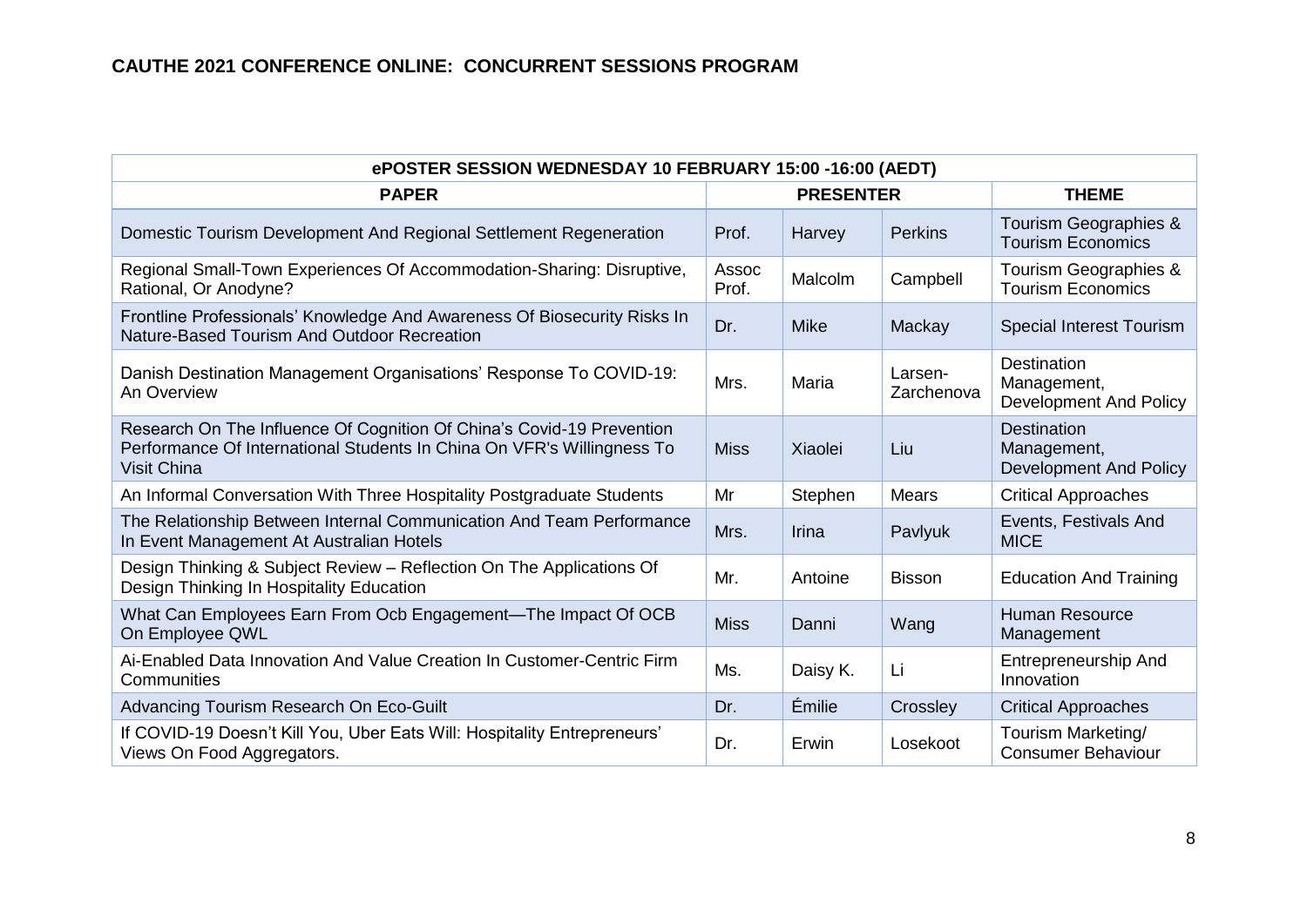| ePOSTER SESSION WEDNESDAY 10 FEBRUARY 15:00 -16:00 (AEDT)                                                                    |                  |          |                     |                                                   |  |  |  |
|------------------------------------------------------------------------------------------------------------------------------|------------------|----------|---------------------|---------------------------------------------------|--|--|--|
| <b>PAPER</b>                                                                                                                 | <b>PRESENTER</b> |          |                     | <b>THEME</b>                                      |  |  |  |
| The Role Of Tourism Education And Its Impact On Student Wellbeing<br>During 'COVID-Pause'                                    | Dr.              | Yue      | Ma                  | Well-Being                                        |  |  |  |
| Can Frontline Hospitality Employees Handle The Pressure?                                                                     | Señora.          | S. Elisa | Rescalvo-<br>Martín | Human Resource<br>Management                      |  |  |  |
| Interpreting Landscapes And Landscape Interpretation: Insights From<br><b>Chinese Visitors' Encounters With Uluru</b>        | Miss.            | Isabella | Ye                  | Tourism Geographies &<br><b>Tourism Economics</b> |  |  |  |
| Segmenting China's LGBT Tourism: Travel Motivation And Destination<br>Choice                                                 | Mr.              | Hongbo   | Zhang               | <b>Critical Approaches</b>                        |  |  |  |
| Self-Revealing Or Hypocritical: Investigating The Impact Of Tour Guides'<br>Emotional Labour On Tourist Engagement Behaviour | Ms.              | Lily     | Li                  |                                                   |  |  |  |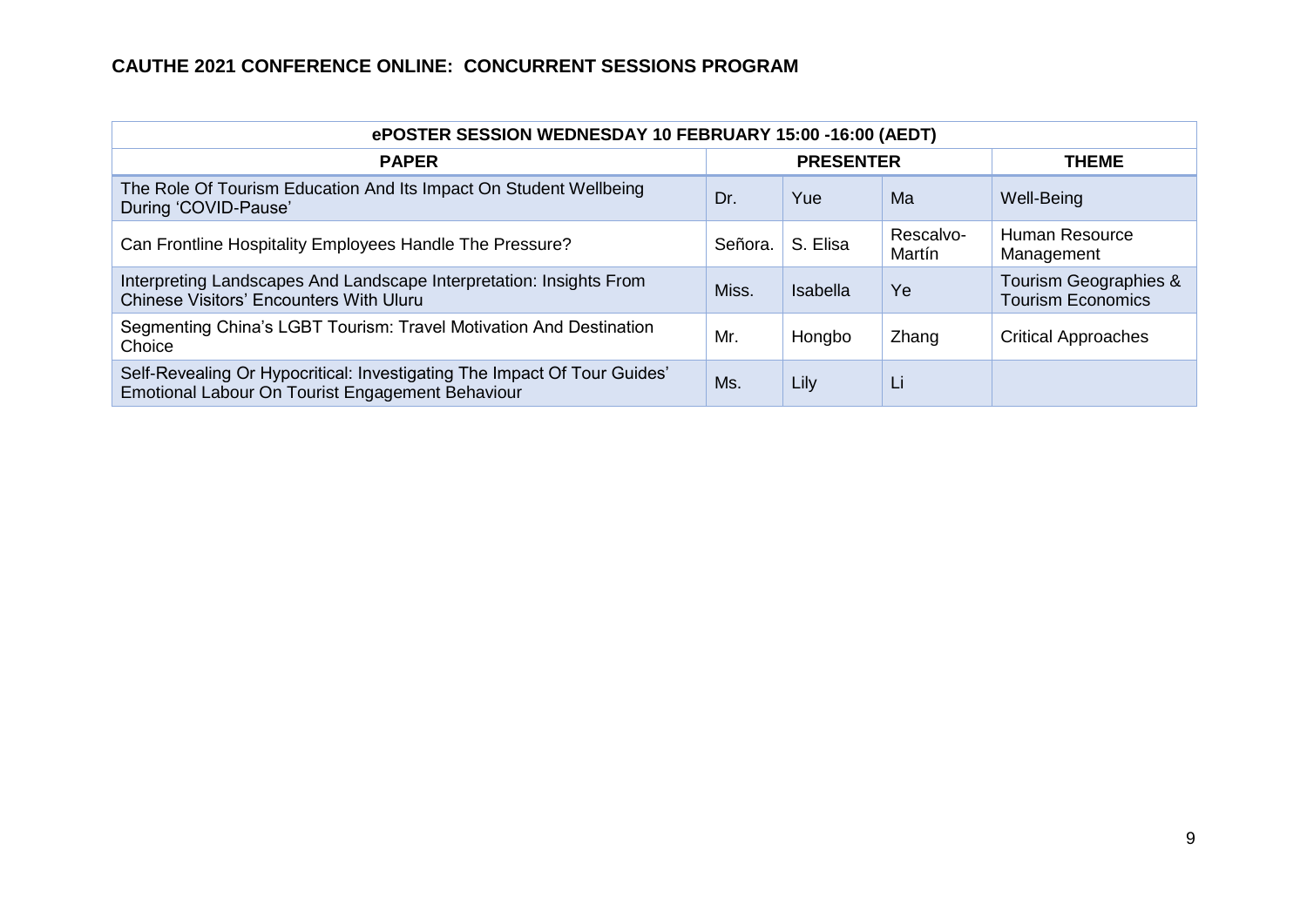| CONCURRENT SESSION 4: THURSDAY 11 FEBRUARY 14:00 - 15:00 (AEDT) |                                                  |                                                                                                                                            |             |                           |                      |  |  |  |
|-----------------------------------------------------------------|--------------------------------------------------|--------------------------------------------------------------------------------------------------------------------------------------------|-------------|---------------------------|----------------------|--|--|--|
|                                                                 | <b>THEME</b>                                     | <b>PAPER</b>                                                                                                                               |             | <b>PRESENTER</b>          |                      |  |  |  |
|                                                                 | <b>Destination</b>                               | "Wow, This Photo Is Moving!" How Animated Visuals Play A Role In Attention<br>Attraction - An Eye Tracking Study                           | Ms.         | Li                        | Huahua               |  |  |  |
| 4A                                                              | Management,<br>Development<br><b>And Policy</b>  | Analysis Of The Development Model Of Inbound And Outbound Medical Tourism In<br>China                                                      | Ms.         | Yingying                  | Du                   |  |  |  |
|                                                                 |                                                  | Airports As Windows To A Destination                                                                                                       | Mr          | Paresh                    | Pant                 |  |  |  |
|                                                                 |                                                  | Exploring Impacts Of Vanishing Glaciers On Pro-Environmental Behaviour Intentions:<br>Quantitative Approach Regarding Emotional Influences | Mr.         | Emmanuel                  | Salim                |  |  |  |
| 4B                                                              | Special<br>Interest<br>Tourism                   | Volunteer Tourism Advisors In Chinese Volunteer Sending Organisations: A Role<br><b>Identity Perspective</b>                               | Mr.         | Guoyang                   | Chen                 |  |  |  |
|                                                                 |                                                  | An Outline Of A Potential Consumer Education Programme To Promote New<br><b>Zealand Organic Wines</b>                                      | Dr.         | Nelleke                   | <b>Bak</b>           |  |  |  |
|                                                                 | Tourism<br>Geographies &<br>Tourism<br>Economics | On The Road: Chinese Visitors Self-Drive Tour And Optimizing The Drive Experience                                                          | <b>Miss</b> | Xiaoxuan                  | Chen                 |  |  |  |
| 4C                                                              |                                                  | Modelling Factors Affecting Religious Tourism Flows To Saudi Arabia                                                                        | Mrs.        | Eman                      | Alanzi               |  |  |  |
|                                                                 |                                                  | Resisting Marginalisation In Regional Australia Through LGBTQI+ Events                                                                     | Dr.         | Oscar                     | Vorobjovas-<br>Pinta |  |  |  |
|                                                                 |                                                  | Top Management Team's Perception Of Gender Equality Initiatives In Tourism<br>Organisations                                                | Ms.         | <b>Jess</b><br>Sanggyeong | Je                   |  |  |  |
| 4D                                                              | Human<br>Resource<br>Management                  | Does Paradoxical Leadership Improve Employee's Intention To Go The Extra Mile In<br>The Hospitality Industry?                              | Señora.     | S. Elisa                  | Rescalvo-<br>Martín  |  |  |  |
|                                                                 |                                                  | How Does Human Capital Investment Impact Employee Productivity? The Case For<br>The New Zealand Hotel Industry.                            | Mrs.        | Dela                      | Otinpong             |  |  |  |
| 4E                                                              | <b>Education And</b>                             | What Shapes The Development Of Hospitality Higher Education At University Level?<br>- A Suggestion For A Theoretical Framework             | <b>Miss</b> | Trang                     | Ngo                  |  |  |  |
|                                                                 | Training                                         | Getting Deeper In Experiential Learning: A Phenomenological Study On Tour<br><b>Guiding Students</b>                                       | Mrs.        | <b>Burcu</b>              | Kaya-Sayarı          |  |  |  |